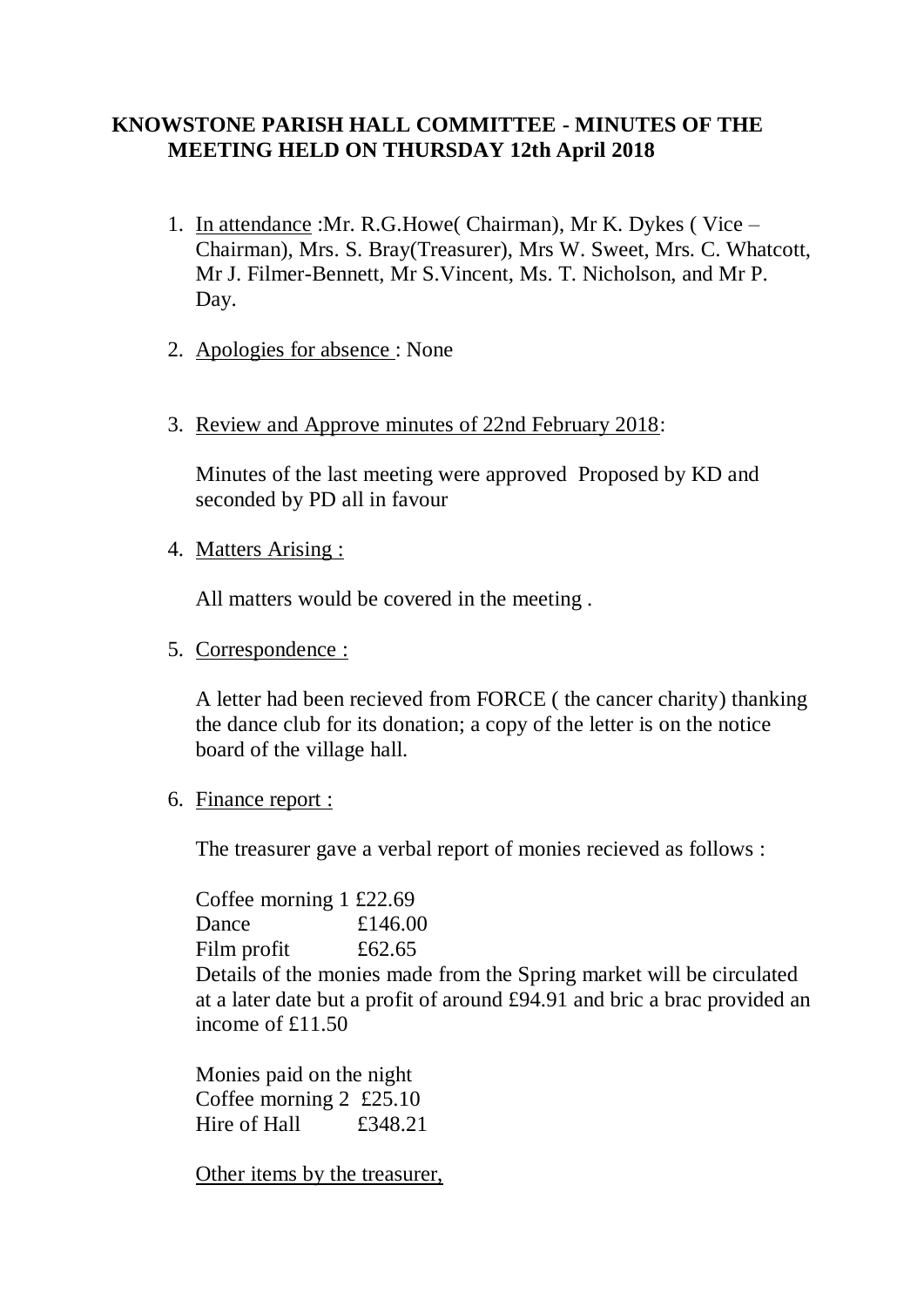A possible audit team of Craig Taylor to be approached by WS.

The new fire certificate has been obtained and will be displayed in the hall KD/SB.

Discussion on the Spring market : The stallholder feedback was that the fair was a success and better than Barnstaple .Potential stalholders need as much notice of events as possible around 12 months. Details of finance to be circulated later.A copy of the source of the geographical spread of the stall holders was circulated .

Discussion on a possible combined Christmas Fair with PCC: The PCC 's real point of concern over a joint church/hall venture was the likely income which,if shared, would have to be over £1000.00 to match last year's PCC Fair which raised over £500.00. It was resolved that due to posssible confusion that could be created that the proposed joint one would not be held and the existing PCC Christmas fair would continue as normal this year. Consideration would be given to holding a late Autumn fair as well next year.

### 7. RWE Community Fund Update:

KD reported that the Fund commitee had held its meeting at Knowstone Village Hall but no news had been heard as to the results of that meeting.

A further meeting of the Village Hall committee needs to be arranged to discuss a bid for grant money for the next round .

The new plates were still not in use and the kitchen had not been sorted out. TN to organise.

KD will try to ascertain what monies the fund had spent this year so far.

It was agreed that the tug o' war ropes be purchased - a 10 metre one and a 23 metre one KD to do this.

Hall Curtains: TN circulated a costing for the purchase of curtains. This costing would leave a shortfall of £270.00 to be obtained from Village Hall funds. KD proposed this and TN - seconded agreed unanimously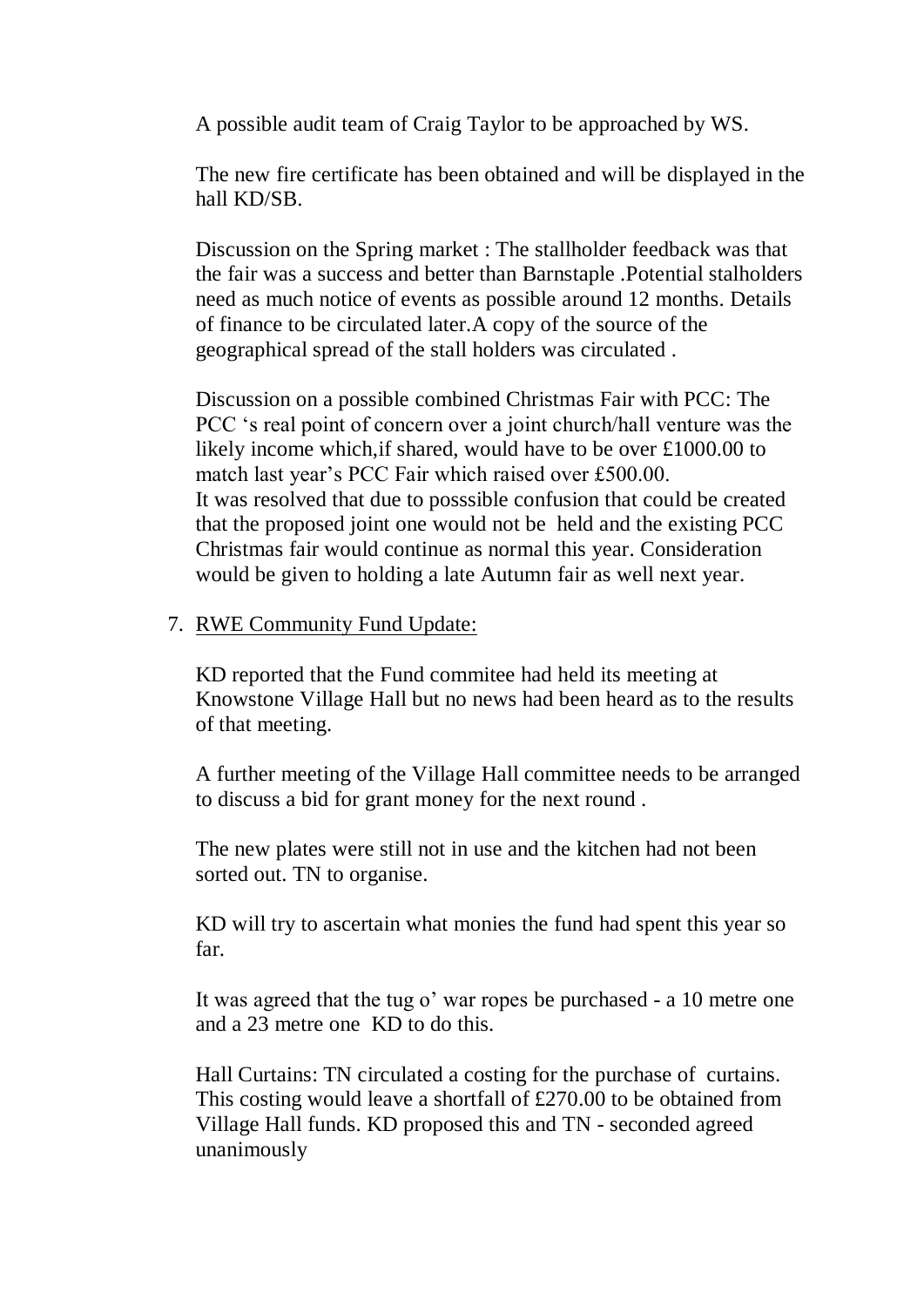TN proposed a working group to discuss the future needs of the hall for the next five years, to be more strategic in our bids for outside funding and produce a draft five year plan . Members were agreed as follows: KD to chair this meeting , members PD,TN,WS,CW.

### 8. Maintenance Issues:

KD reported that a water leak had been spotted on the Dance Night caused by the overflow from the hot water boiler freezing and causing the water to back up into the roof.This has been fixed.

KD reported that the kitchen urn is reaching the end of its life and the cost of a wall mounted boiler would be around £350.00 ( in AOB KD established the cost of replacing the existing urn would be £80.00. It was agreed to do this - KD to organise .)

The working party still neeeded to clear the build up of moss around the building.It was agreed that PD and KD will organise

### 9. Hall Activities, fund raising ,Beetle Drive and Film night

The Beetle Drive is planned for the 19th May 2018.The format will be the same as 2017 starting at 7.00 p.m.£5.00 per head, a bring and share supper WS and TN to organise . Bar to be run by Ray Sweet.

The Defibrillator was used and the pads needed to be replaced. This has been done by the KPC,however as the Village Hall still had ringfenced funds for the defibrillator it was agreed that the money for the replacement pads would be donated to the KPC.SB and WS to organise.

A letter has been received by the Chairman stating that Michele Browse was standing down after three years of running the Film Club. The committee expressed its thanks to her.It was agreed that TN and SV would take over the running of the club with assistance from PD. A meeting would be arranged with Michele Browse to effect the handover - SV to arrange. A discussion would need to be held with the Masons Arms as to their continued involvement TN to arrange.

#### 10.Progress with Village Day and Show :

Stalls: a list of those stalls already agreed had been circulated by WS. A new one will be circulated after discussions with SV to enable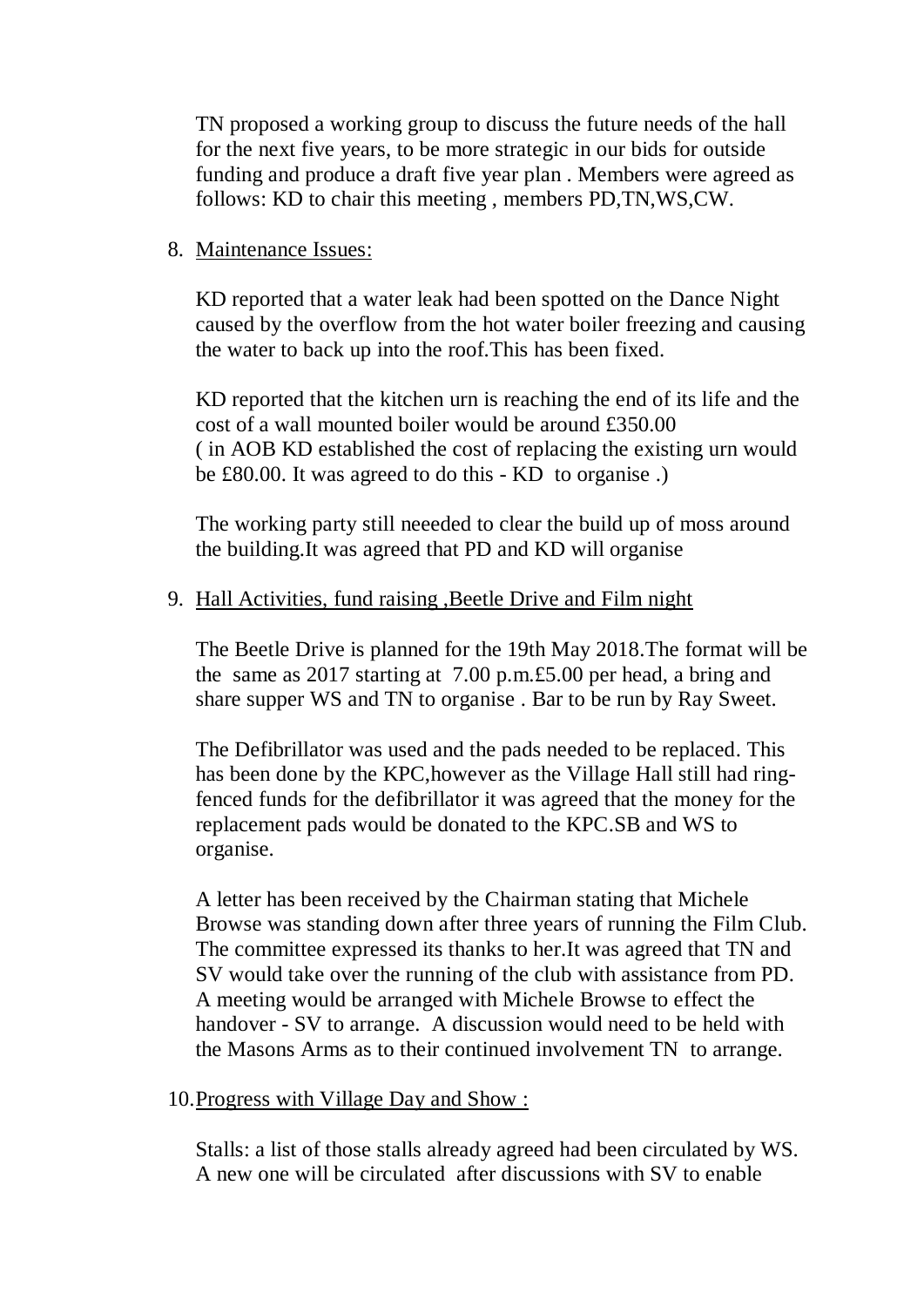clarity on the sales of potential stall sites.Those already commited as follows: Devon Wildlife Partylight Candles Hycroft Crafts A Decoupage stall, Chocolate and fudge company Cat Blackboard Facepainting Sandart Water activivities

It was agreed that as we would be unable to run a separate cake stall this year we would sell cakes in the Cafe with CW responsible .

Ice cream: after some discussion it was agreed that a decision would be made at the next meeting .SV to bring details of Scoop and Smile and TN to bring details of the ice cream company at Tarr Steps.

Competitions: an email had already been circulated, judges agreed and all in favour.

RH asked if it was possible for payments of stallholder fees to be done by BACS. This would be checked by SB

Road Closure :JFB reported there may be a problem with booking the Chapter 8 training for TN and we should have an alternative plan if this is so. JFB to liaise with TN on confirming or otherwise the training.

Clarification to be agreed at the next meeting of the birds of prey attraction TN

A decison will need to be made on the possible use of a bouncy castle. SV had obtained details of a suitably qualified company - to be agreed at the next meeting.

RH stated that Peter Heaton –Jones MP had confirmed he would be pleased to open the Fair .

TN had obtained three trophies that could be used as prizes for the Tug o'war, Welly Whanging etc.